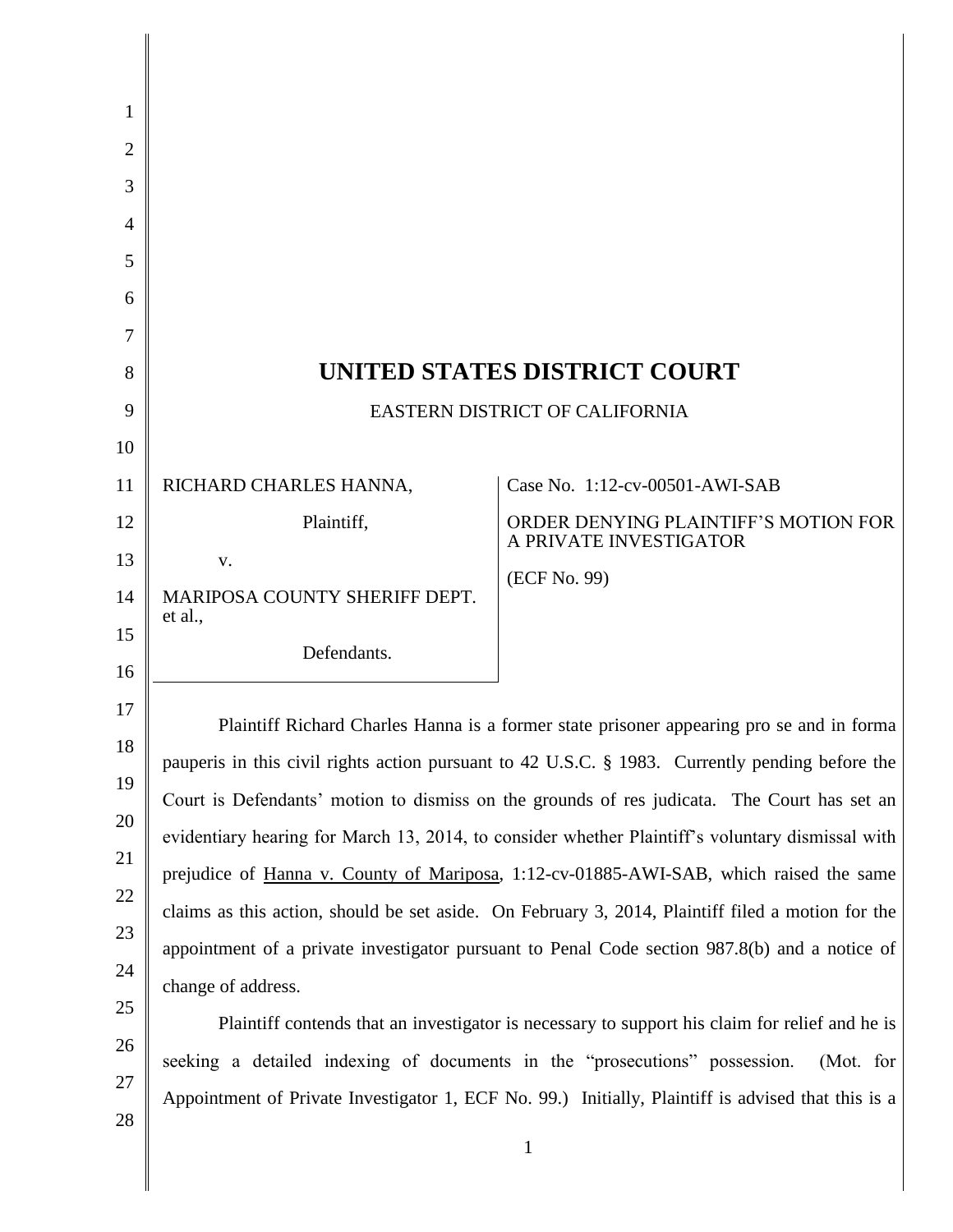federal action proceeding in federal court and California law is inapplicable in this case.

1

2 3 4 5 6 7 8 9 Plaintiff relies on U.S. Dep't of Justice v. Tax Analysts, 492 U.S. 136 (1989), to support his claim that a private investigator is necessary to help him pursue an affirmative defense due to the likelihood of prosecutorial vindictiveness. (ECF No. 99 at 2.) However, Tax Analysts involved a weekly magazine that was attempting to obtain recent federal court decisions on tax issues by using a Freedom of Information Act request. 492 U.S. at 139. The Department denied the request and the Supreme Court found that the Department improperly withheld agency records when the request was denied. Id. at 140, 155. Tax Analysts does not stand for the proposition that Plaintiff sets forth.

10 11 12 13 14 Additionally, while a court may be required to provide investigative services to an indigent defendant to insure effective preparation of the defense, Williams v. Stewart, 441 F.3d 1030, 1053 (9th Cir. 2006), this is not a prosecution against Plaintiff by the government. Plaintiff has brought a civil action against the defendants and there is no requirement that he be provided with investigative services.

15 16 17 18 19 20 "[T]he expenditure of public funds [on behalf of an indigent litigant] is proper only when authorized by Congress...." Tedder v. Odel, 890 F.2d 210, 211 (9th Cir. 1989) (quoting United States v. MacCollom, 426 U.S. 317, 321 (1976). There is no provision in the forma pauperis statute to pay for litigation expenses of an indigent inmate and no other statute authorizes the federal court to commit federal monies for necessary expenses in a civil lawsuit brought by an indigent litigant. Tabron v. Grace, 6 F.3d 147, 159 (3d Cir. 1993).

21 22 23 24 25 26 Although Plaintiff states he is does not have resources to prosecute this action because he is in custody, the record shows that he has been released. As Plaintiff has been informed on several occasions, discovery has not been opened in this action and he may not seek to conduct discovery at this time. If the Court resolves the motion to dismiss currently pending in Plaintiff's favor and this action is still proceeding, a scheduling order will issue setting forth further dates, including those for discovery.

27 28 Finally, Plaintiff states that an investigator is necessary because he does not possess subpoena power. The record demonstrates that Plaintiff is capable of representing himself in this